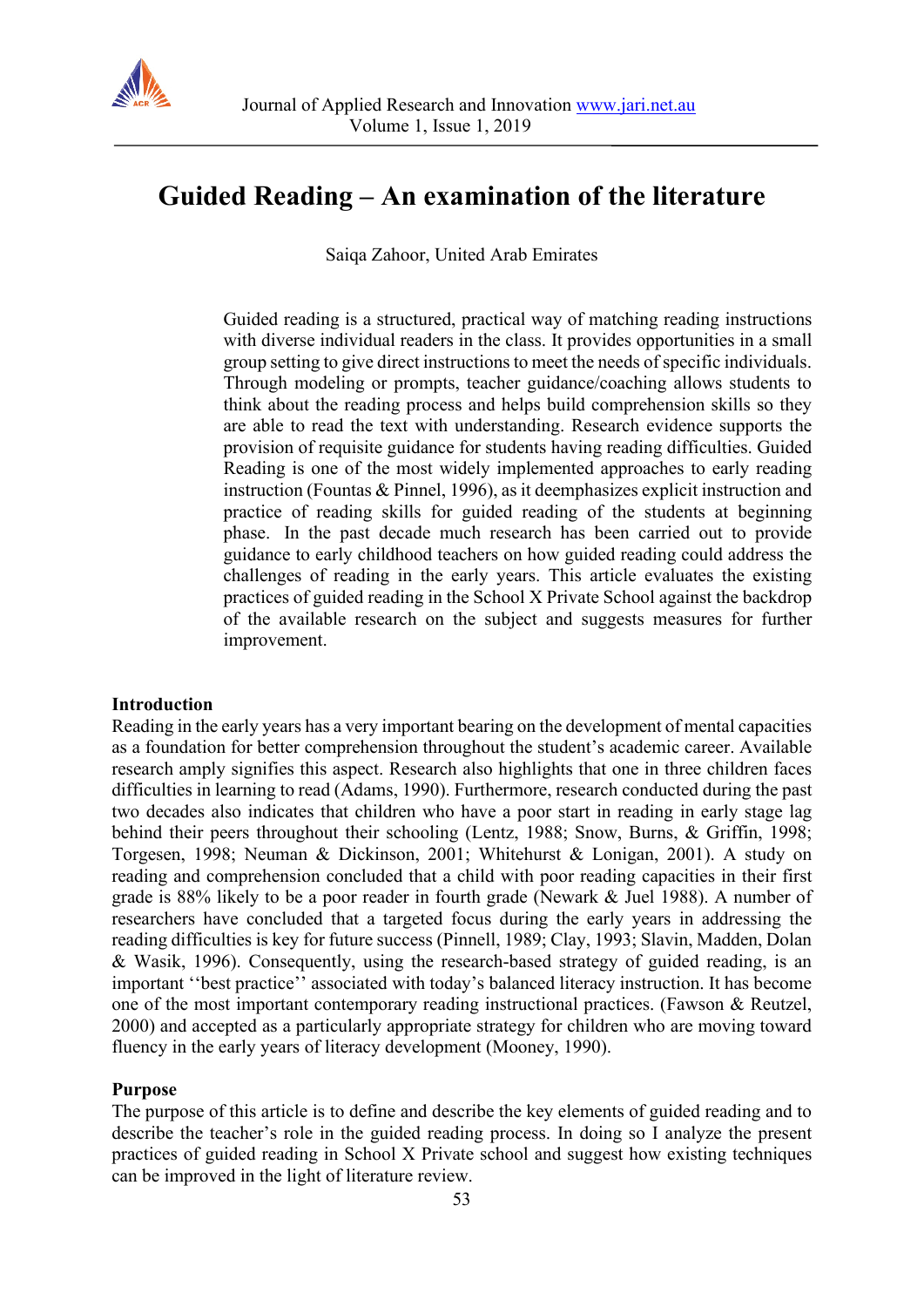

## **What is Guided Reading?**

Guided reading is a teaching approach used with all readers, struggling or independent, that as proposed by Fountas & Pinnell (1996) has three fundamental purposes:

- 1. To meet the varying instructional needs of all the students in the classroom, enabling them to greatly expand their reading powers;
- 2. To teach students to read increasingly difficult texts with understanding and fluency; and
- 3. To construct meaning while using problem solving strategies to figure out unfamiliar words that deal with complex sentence structures, and understand concepts or ideas not previously encountered.

Guided reading usually involves small groups of students who are at a similar place in their reading development. These students can demonstrate similar learning needs and process text at about the same level. Small-group instruction is effective because teaching is focused precisely on what the students need to learn next to move forward. Ongoing observation of students, combined with systematic assessment, enable teachers to draw together groups of students who fit a particular instructional profile. The teacher's goal is to strive to provide the most effective instruction possible and to match the difficulty of the material with the student's current abilities. Materials should provide a challenge that is ''just right'' for the students. When working with a classroom of twenty to thirty students, it is impossible to select texts that will "fit them all." For some, the text will be so difficult that they cannot possibly learn anything positive about reading as they struggle simply to ''get through it.'' For others, the text will be so easy it won't offer the appropriately stimulating reading challenge necessary for learning. Selecting and introducing texts for a particular group of students who share similar developmental needs at a point in time creates a context that supports learning (Fountas & Pinnell, 1996).

## **Teacher's Role In The Guided Reading Process**

In a truly balanced literacy program, how you teach is as important as what you teach. Skillful teachers use their knowledge of literacy development and literacy processes to decide where to go next, independently of the commercial materials they use; when to intervene and when not to; when to draw children's attention to which features of text; and how to model and explain strategies in ways that children can make their own. Guided reading, as a component of a balanced literacy program, starts with good first teaching (Fountas & Pinnell, 1996). Paramount to the success of guided reading is understanding the point at which the teacher introduces such skills. Every guided reading lesson is different because each group of readers has different strengths and needs. A framework for guided reading lessons provides for different kinds of learning in different ways; each element has a function related to students' ability to construct meaning. These components work together to form a unified whole and create a solid base from which to build comprehension. Like selecting the text, introducing the text, reading the text, discussing and revising the text and adopting various strategies for teaching.

## **Concept of Guided Reading at School X Private School**

Practice of guided reading in centers is traditionally, only one kind of grouping based on ability which is used for classroom reading instruction. Assumptions that underpin traditional reading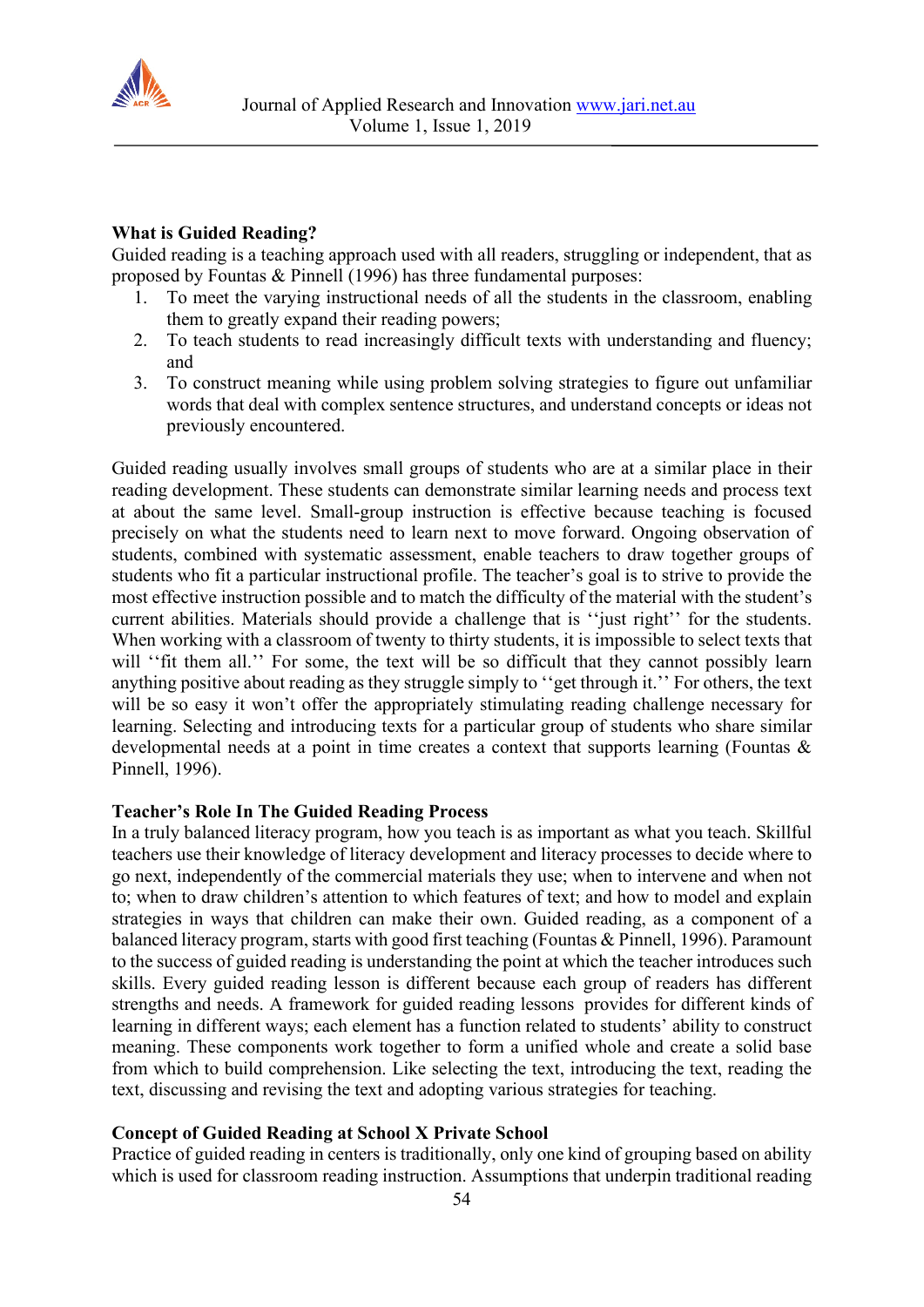

groups is the focus on skills to read the selections in a basal text; static, unchanging groups; Centers follow Guided Reading aimed to develop a self-extending system of reading that enables the reader to discover more about the process of reading while reading. As children develop these understandings they self-monitor, search for cues, discover new things about the text, check one source of information against another, confirm their reading, self-correct, and solve new words using multiple sources of information.

The process of guided reading in School X Private School focuses on teaching students to adopt to reading skills through various means. Through the focused and a concerted effort, the engagement of the class teacher with students is informed by various strategies. These include, supporting student comprehension through pictures, videos and other training aids like charts and models. The teacher works with one group to develop comprehension and fluency skills whilst the other three groups work independently on different writing activities. Although these centers may often be viewed as "busy work" with lots of worksheets to keep students on task, at times students tend to get distracted as direct instructions are not given but rather, interests of the students in reading and writing is the key focus of the centers.

## **Current Reading Context**

Given that in the first year of schooling (Kindergarten) at School X, students enter the school with little or no English skills, it is the role of the teacher to address the challenge of engaging the students and ultimately become bilingual learners. Student records and assessment indicate that they generally lack in confidence and verbal expressions resulting in limited vocabulary delays their reading process. Teachers begin to focus on verbal skills to help students build their confidence in speaking English and eventually will be able to express themselves through their meaningful writings.

Observations of class practice by school leaders and colleagues note that the popular technique practiced in school is that teacher reads with one group with students having multiple copies of the same book to follow the teacher and student's oral reading of the story. Comprehension activities related to the book have been read and explained to the students previously and each day students in targeted groups rotate through a series of set reading activities. Challenge begins here when teachers are not aware of how to instruct the unguided group and engage them in purposeful reading activities. Even in groups where the teacher is guiding only 1 or 2 students through prompting and speaking strategies, and the process of guided reading is not adhered to.

Our school data analysis points out that encoding and decoding skills develop at a higher rate as compared to the comprehension skills. This leads us to the conclusion we should be drawing our attention to build student comprehension skills. In addition, our findings reveal that students are not trained how to do self reading or read for comprehension.

## **A Way Forward**

Daily 5 is the popular technique followed for guided reading in major centers for developing the reading skills of the young children, Daily 3 routines are essentially followed in kindergarten settings for this purpose. In subsequent paragraphs a general layout of the techniques is outlined. A way forward for our school is to adopt the best technique to enhance reading skills of the children at beginning stage.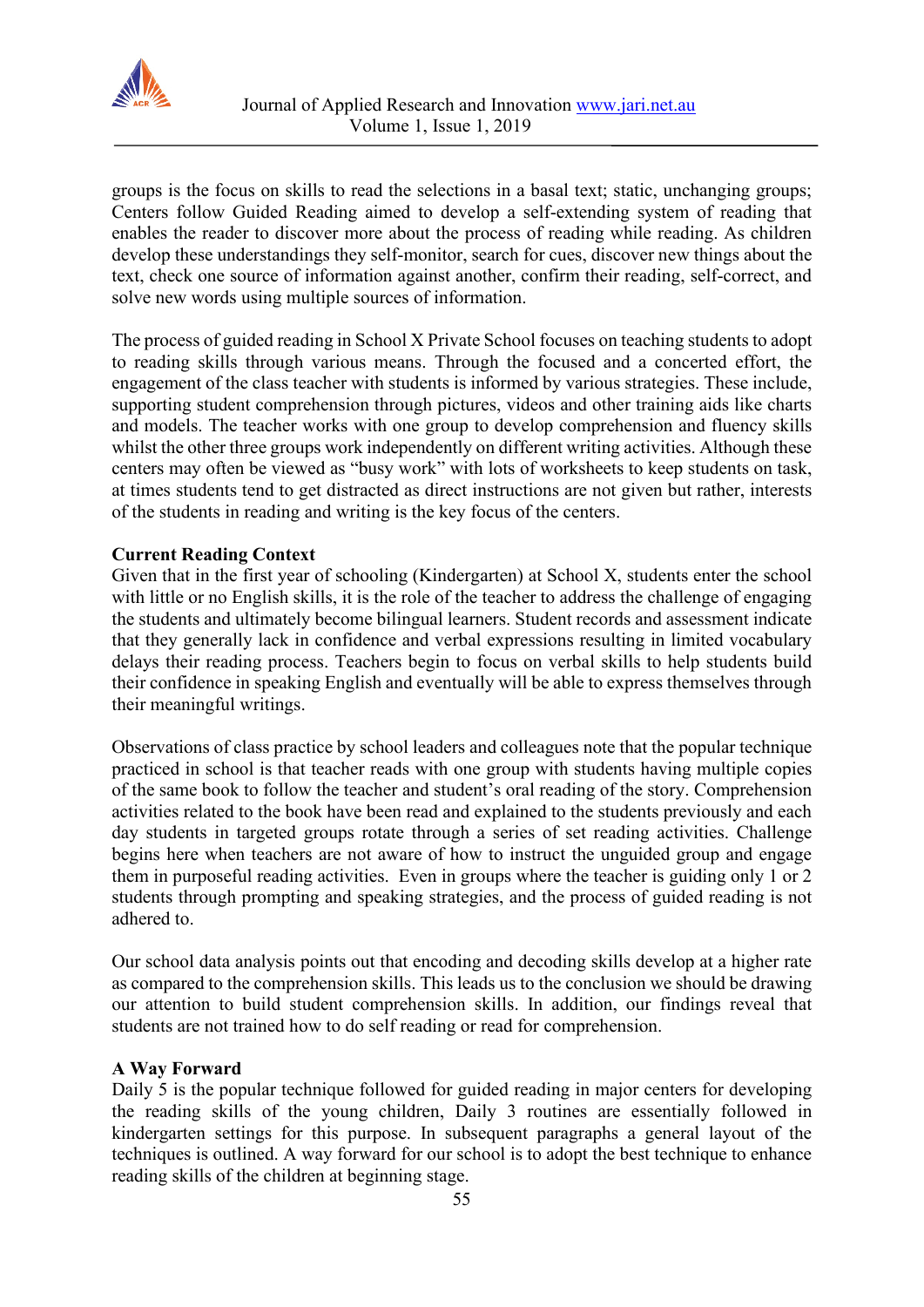

## **What is Daily Five?**

The daily five is a literacy structure that allows for differentiation in the classroom and provides consistency. The Daily Five seemed to offer a well-balanced and cohesive management system for classroom literacy instruction. The Daily Five breeds independence and provides students with authentic environments to participate in reading and writing. (Moser & Boushey, 2006). It is an integrated literacy instruction and classroom management system for use in reading and writing workshops. It is a system of five literacy tasks that teaches independence and covers the entire literacy block. The program allows for three to five focused lessons and leading to more intentional teaching. In providing students with substantial time to read and write the teacher is able to facilitate the integration of reading and writing. The daily five incorporates a variety of clearly defined instructional routines that accelerate learning. It aims to build stamina to ensure longer periods of time students read and write. It also articulates student's behavior that culminate in highly engaged learners and teaches students to understand and monitor their literacy goals. Daily 5 is a commercial program defined, by Boushey and Moser (2006) as a structure that helps students develop daily habits of reading, writing and working independently that will help lead them of literacy independence. (Moser & Boushey, 2006).

Through regular Kindergarten team meetings discussion on reading intervention strategies lead to a series of belief statements and a way forward to address the reading concerns. At School X, we decided that teachers should focus on explicit guided reading instructions and best fit books; while teaching targeted phonics programs, guided reading should also be implemented simultaneously. Furthermore, we should be strengthening, from outset of the school year, students training about appropriate and inappropriate reading behavior. Through everyday practice they should be trained or do self-reading or peer reading and retelling. Agreement that picture books are an excellent source to serve this purpose. As early years teachers, we need to begin with building comprehension skills because students with English as a second language find it difficult to express themselves. A study of various picture book series was undertaken to match the phonic development skills to the needs of our students. It was felt that Rigby Star series serves the purpose and are used in classroom settings. This book series evolves from a simple picture book and eventually extends to books with pictures and words and later on with sentences (books include comprehension questions and steps for teachers to be used during the guided reading sessions). Whilst working with a small group discussion to check the comprehension and understanding of the students, teachers should move away from traditional ways of asking "who knows what" where one or two students will answer. I strongly recommended to use cooperative learning strategies in group discussions like partner work, round robin, rally robin where equity is maintained and each student gets the chance to express his/her ideas.

## **Adopting the Daily Three Strategy**

Daily Five is a complete reading and writing program. However, I chose to only implement the part of the program (ie daily three) because it focuses on only the reading activities while the more focused writing comes later in kindergarten. As an early years' educator, I believe in kindergarten setting, with a majority of the students developing in a bilingual environment, we need to work on the listening and speaking skills of the students to build a strong foundation and place students in a routine where daily three works well. The daily three is a student driven management structure designed to fully engage students in reading. It is a structure that allows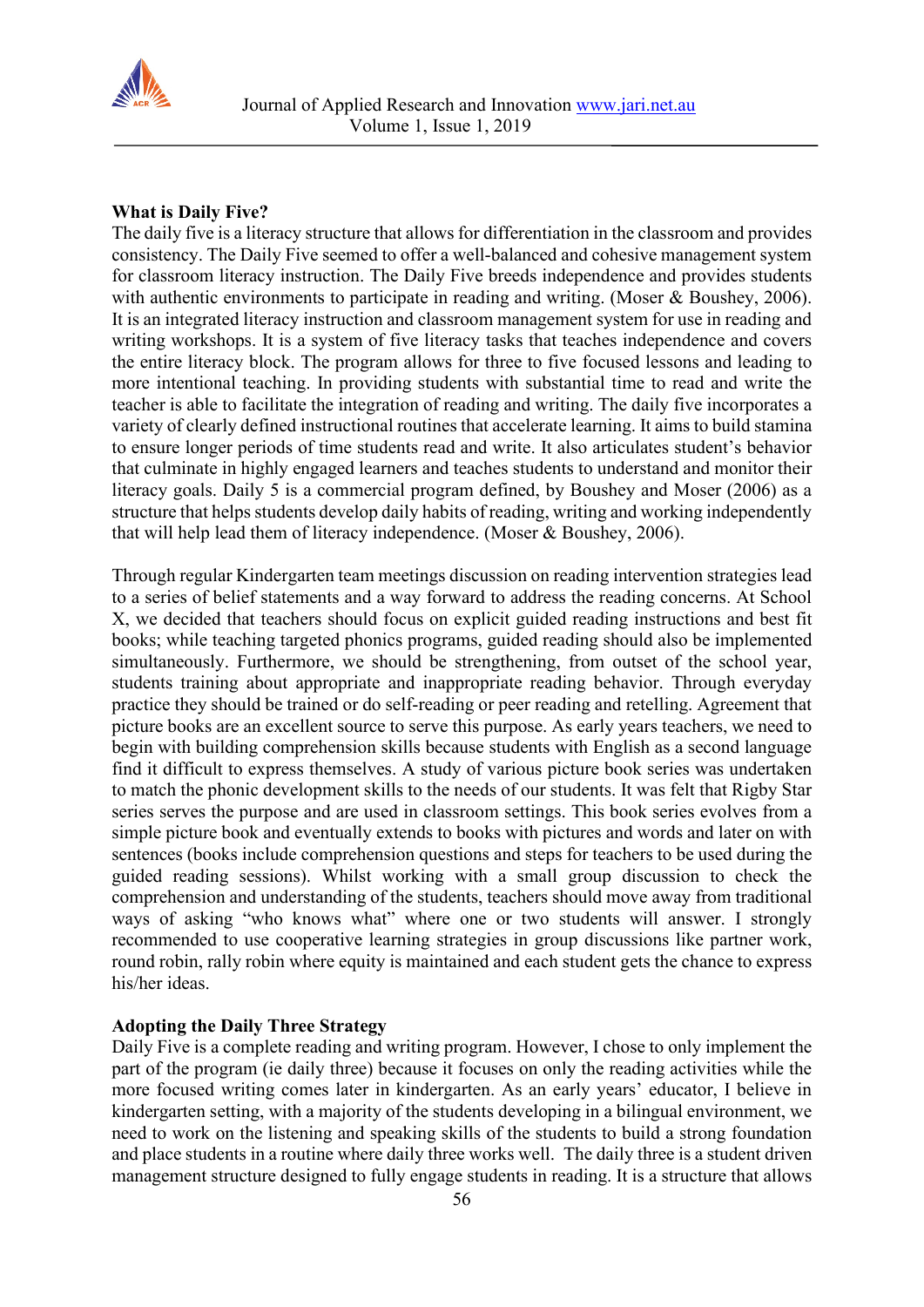

for differentiation in the classroom and provides consistency. It consists of three literacy tasks that teach students independence.

## **What is the difference between The Daily Three and Traditional Centers?**

The daily three encourages real life reading experiences which is not only highly effective but requires little preparation on the teacher's behalf. As mentioned previously traditional centers may often be viewed as "busy work" with lots of worksheets and "fluff" to keep the students busy while the teacher works with small groups. Whereas the daily three focus is only on reading activities. It aims to teach students independency where they are trained to check their own understanding as well as peers. The Daily Three consists of three rotations that replace the traditional centers, which begins -with a whole group mini lesson followed by a 10-20 minutes work time. During the work time, the students choose one of the Daily three rotations *(read to yourself, read to someone, listen to reading)* while the teacher meets with small groups (guided reading or specific strategy driven instruction) or holds individual conferences.

## **Step One: Establishing Reading Behaviors**

The first step is to teach students appropriate and inappropriate reading behavior by modeling. It should continue until all students are trained and should become part of everyday practice. Here the teacher should praise the appropriate reading behaviour and confront inappropriate reading behavior. An example of appropriate behavior for the guided reading center is actively participating in the group discussion about the book they are reading either as a group or quietly reading to the teacher. An example of inappropriate behavior would be reading when they are supposed to be discussing the book or talking to other students that are not in their group. Asking students to identify and role play inappropriate and appropriate behavior, which is not only fun for the students, but clearly reinforces the rules. The use of an I-chart is a great visual aid for showing appropriate and inappropriate behavior. In preparing the I-chart with the students all rules are clear in their minds. It is important that the teacher's role should also be mentioned in the I-charts so students are aware that what teacher is doing during that time.

## **Step Two**: **Three Ways to Read a Book**

This is the foundational lesson before introducing Read to Self. Its necessity became very clear once I was asking students to read to themselves and none of my students were able to read. Students would state that they "don't know how to read". My reflection question was "how could I possibly ask students to read independently if they didn't see themselves as readers yet?" To address this picture books played an important role as I began to teach students how to read pictures with details like talking about characters, settings, problems, predicting, sequencing and problem solving. After a couple of weeks of routinely teaching and when the students' phonics knowledge grew stronger I added word books where students get to use their phonetic knowledge to read the words along with picture reading.

As I researched, I discovered children learn to read by engaging in the act of reading by "Reading the Pictures", "Reading the Words" and also "Retelling a Familiar Story". With this in mind I begin my teaching with modeling "3 Ways to Read" using a short picture book. Teaching students the 3 ways of reading a book included: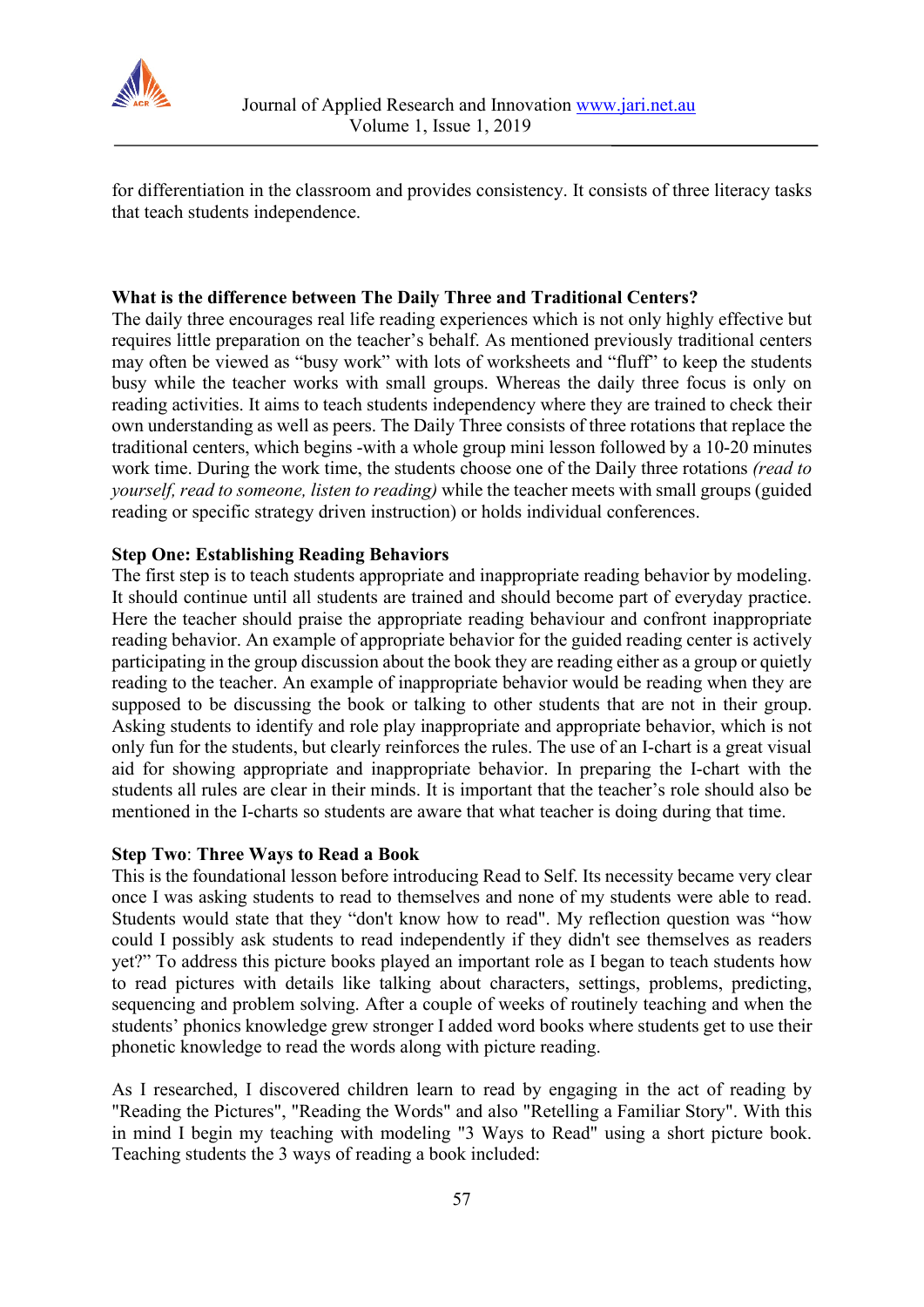

- 1. Read the pictures: I model how to read pictures like boys and girls, let's look at the cover page there is a girl and a dog so I think the book is about these two characters or what do you think the book is about? We continue through the story telling about the pictures,
- 2. Retell the story: I then tell the students there is another way to read and that is to retell a familiar story. I use the same book and retell the story by looking at the pictures and stating what is happening.
- 3. Read the words: After couple of weeks when students are able to decode and encode words I introduce word books. I tell them another way of reading that is reading the words.

## **Step Three: Self Reading**

Teaching appropriate behavior for self reading is very important and at School X consists of a number of strategies. Children reading to themselves is the foundation for creating independent readers and writers. The key strategies used are:

- *Read to Self:* The first strategy we begin with is "Read to Self". Given the development of appropriate reading behaviors "Read to Self" embodies the language, routines, expectations, and behaviors on which all the other components of Daily three are based. Children need to read a "good fit" book. If they are attempting to read books that are too difficult, the result is often pretend reading and it is not helping them progress. Reading picture books is a fine choice for beginning readers. For the teacher, teaching students by modeling how to read to self involves the following four elements:
	- 1. Read the whole time
	- 2. Stay in one spot
	- 3. Read quietly
	- 4. Get started right away

*Read to Someone:* Read to Someone is designed to support fluency practice, to allow students to read with someone else for support with a similar strategy or sometimes because it is downright fun for them. There are two ways to read to someone. The first way is reading the same book together while taking turns. The second way, and most common, is reading two separate "just right" books. Teachers may be apprehensive to use the read to some one strategy because it can be noisy. I would recommend that a strong reader sharing a book with lesser skilled student each time the struggler pause (either its reading pictures or words) his partner helps. Here coaching or time technique works well. As partners read together, if the reader pauses, partner two remains silent, He silently and slowly counts to 3, while raising a finger for each count. When he reaches three, he says, "Would you like coaching or time?" If partner one says coaching than partner one coaches how to blend instead of telling the word or explains the picture or may say, "Look at the picture for a clue." or "Break the word in half, because you probably know the first chunk." It provides the reader with a small gift of time, which is often enough to try one or two strategies and decode for themselves. It provides their partner with a purposeful and challenging activity. I have seen it work with kindergarten so it will help in other grades too. However, a lot of training and consistency by the educators is required once the students are on track lots of collaboration and progress in reading and comprehension will be seen in classroom setting. The steps for read to someone are:

- 1. EEKK- (Elbow to Elbow-Knee to Knee whilst sitting with partner)
- 2. Whisper voice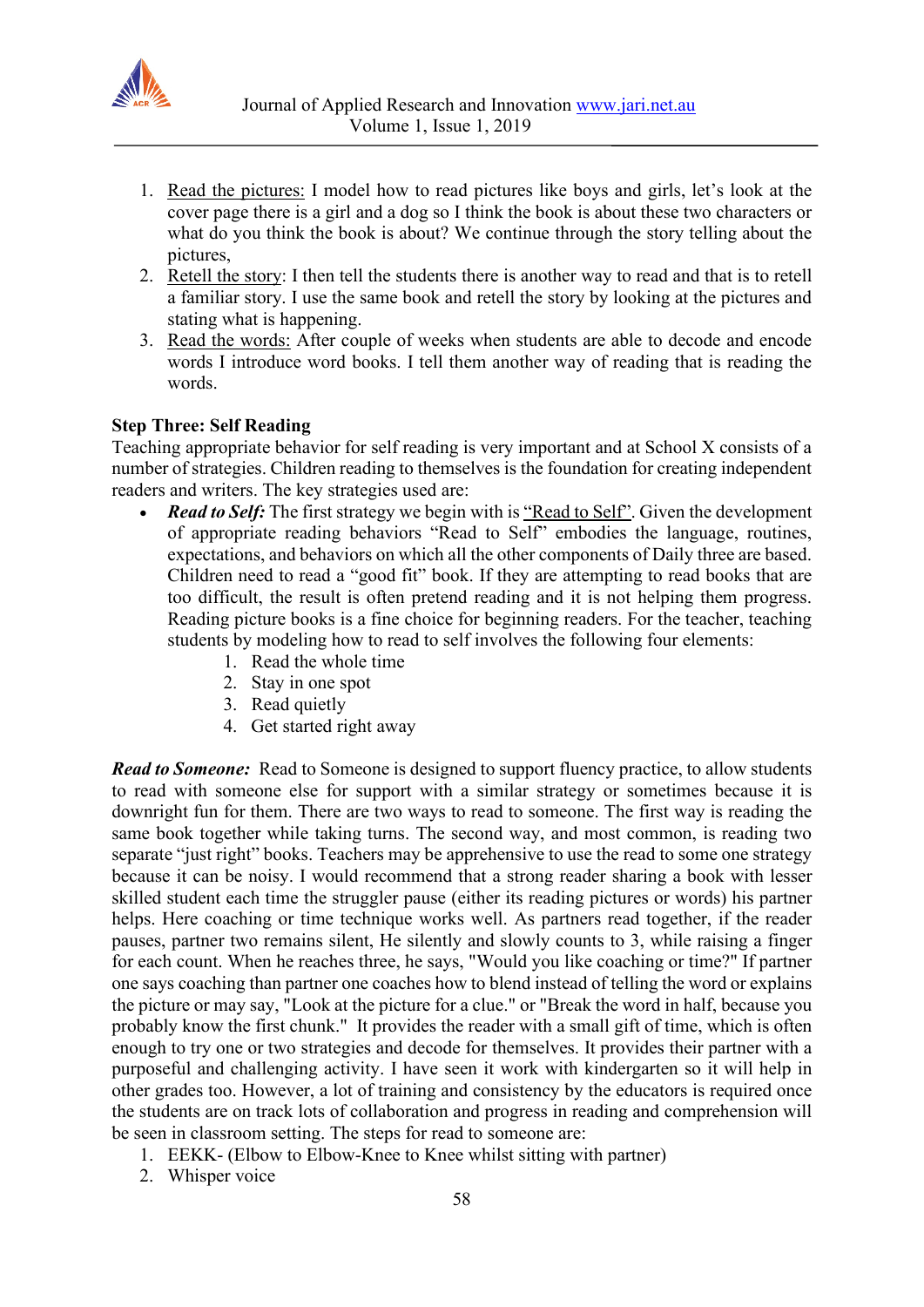

- 3. Check for understanding
- 4. Read the whole time
- 5. Stay on on spot

*Listening to Reading:* Listen to Reading is a great option for our bilingual students. It is a popular favorite of most primary students as well. When a student chooses "Listen to Reading" they grab all the materials they will need for that choice. For my students, this includes ipads, IWB, audio books which have traditionally been used in schools by teachers of secondlanguage learners, learning-disabled students, and struggling readers or nonreaders. In many cases, audio books have proven successful in providing a way for these students to access literature and enjoy books. Kindergartners love Listen to Reading, and since independence and stamina for two daily choices is already established, this launch usually goes smoothly. Listen to Reading helps to improve fluency, vocabulary, and language acquisition for English Language Learner students. It can also be a focusing and calming activity for students. after listening to the story teacher asks questions to check their understanding. Steps for listening to read are:

- 1. Get out materials
- 2. Listen to the whole story
- 3. Follow along with pictures and/or words
- 4. Stay in one spot.
- 5. Listen quietly.
- 6. Get started quickly
- 7. Put materials away neatly

*Guided reading group with teacher:* Once all the daily three reading routines are implemented and students stay on task teachers get plenty of time to work with a group and checks comprehension, accuracy, fluency and vocabulary of the students whilst doing comprehension activities all group members should be actively involved by using cooperative learning strategies. Teacher can also check and assess students reading for understanding let the students reread the book if they are not understanding it or can use partner work to coach.

## **Benefits of The Daily Three for Teachers**

I have found the daily three classrooms produce productive, highly engaged students who are developing a true love of literacy. However, there are some limitations. Initially, schedule and daily routine will take some time and teachers might lose patience. However, perseverance will see many benefits including students developing independence, stamina, and accountability. Less time consumed by classroom management leaves more for instruction. It also improves school wide literacy achievement and behaviors of independence transferred to other content areas. Through this study, the results have indicated to me, as a teacher, that daily three is a reliable system to implement a balanced literacy approach to reading and writing. The structure of the program is important because it allows students to be independent in their choices and allows more time on task for other teacher instruction. Using the Daily three, students are selfsufficient; their independence would allow me more time to focus on individual instruction such as guided reading groups. As a teacher, this system will allow for a strong routine of events that provides structure for students. Students become familiar with components that are expected of them, thus allowing for a strong behavior management system within a classroom.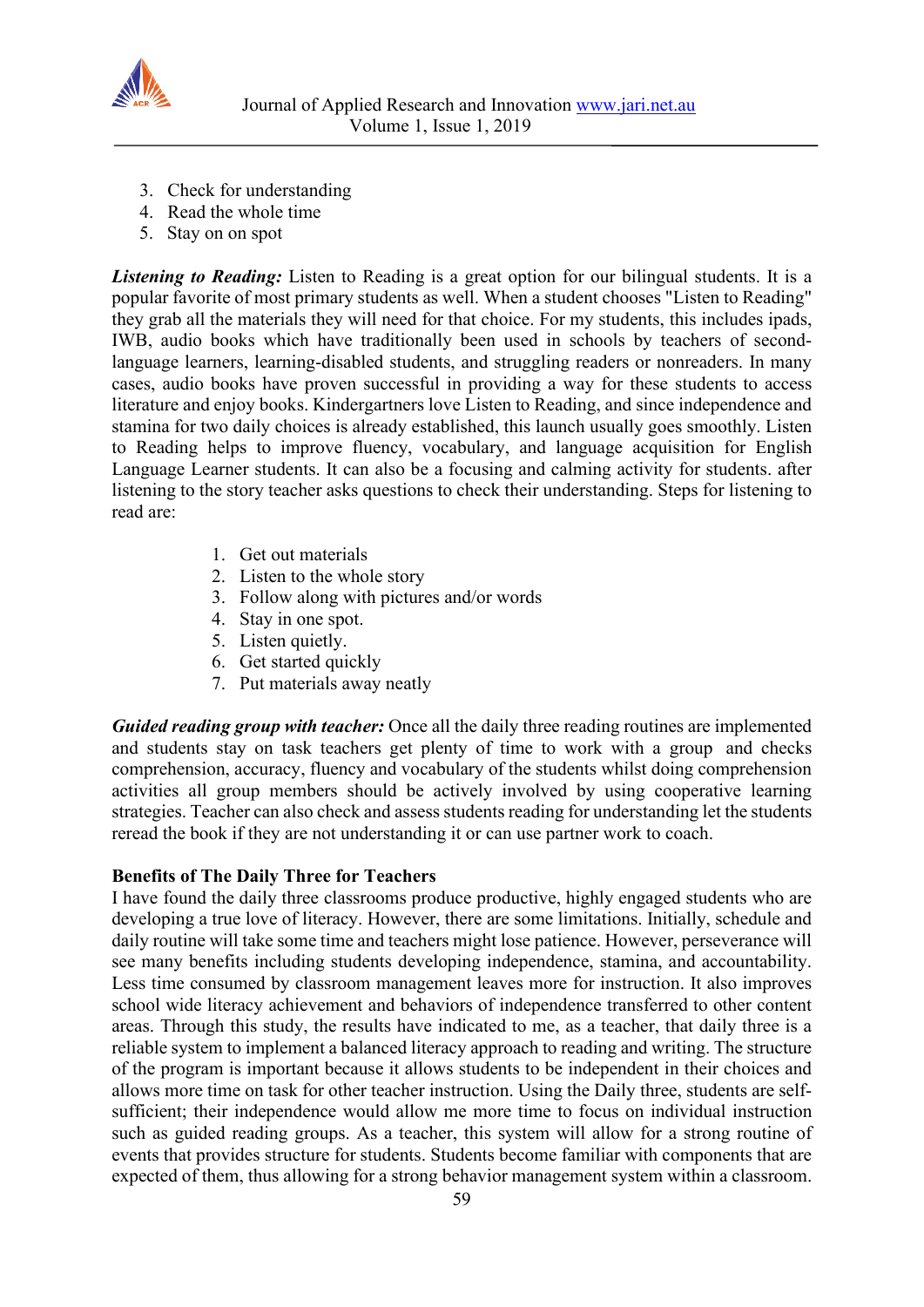

Teaching in this format allows the framework to be altered to meet individual classroom needs and in return provides authentic opportunities for students to undertake reading and writing on a daily basis. The results of this study have provided me with the tools necessary to compose a structure of a systematic teaching methodology that encourages students' independence and engagement while fostering their reading and writing development.

#### **References**

Adams, M. J. (1990). Beginning to read: Thinking and learning about print. Cambridge, MA: MIT Press.

Boushey, G., & Moser, J. (2006). *The `Dailyfive: Fostering literacy independence in the elementary grades.*  Portland, Maine: Stenhouse

Clay, M. M. (1993). An observation survey of early literacy achievement.

Portsmouth, NH: Heinemann. Fawson, P. C., & Reutzel, R. D. (2000). But I only have a basal: Implementing guided reading in the early grades. The Reading Teacher, 54, 84–98.

Fountas, I. C., & Pinnell, G. S. (1996). Guided reading: Good first teaching for all children. Portsmouth, NH: Heinemann

Portsmouth, NH & Iaquinta, A. (2003). A Qualitative Case Study of Professional Development: Two First-Grade Teachers Efforts to Implement the Innovation of Guided Reading.

Newark, DE. Juel, C. (1988). Learning to read and write: A longitudinal study of fifty-four children from first through fourth grade. Journal of Educational Psychology, 80, 437–447.

Lentz, F. E. Jr (1988). On-task behavior, academic performance, and classroom disruptions: Untangling the target selection problem in classroom interventions. School Psychology Review, 17, 243–257.

Mooney, M. (1990). Reading to, with, and by children. New York: Richard C. Owens. National Council of Teachers of English (NCTE) (2002). Annual report.

Neuman, S. B., & Dickinson, D. K. (2001). Handbook of early literacy research. New York: The Guildford Press.

National Research Council (2002). Scientific research in education (Committee on Scientific Principles for Education Research). Washington, DC

National Academy Press. Neuman, S. B., & Dickinson, D. K. (2001). Handbook of early literacy research. New York: The Guildford Press.

Pinnell, G. S. (1989). Reading Recovery: Helping at-risk children learn to read.

The Elementary School Journal, 90(2), 161–183. Schulman, M. B., & Payne, C. D. (2000). Guided reading: Making it work. New York: Scholastic Professional Books.

Slavin, R. E., Madden, N. A., Dolan, L. J., & Wasik, B. A. (1996). Every child, every school: Success for all. Newbury, CA: Corwin.